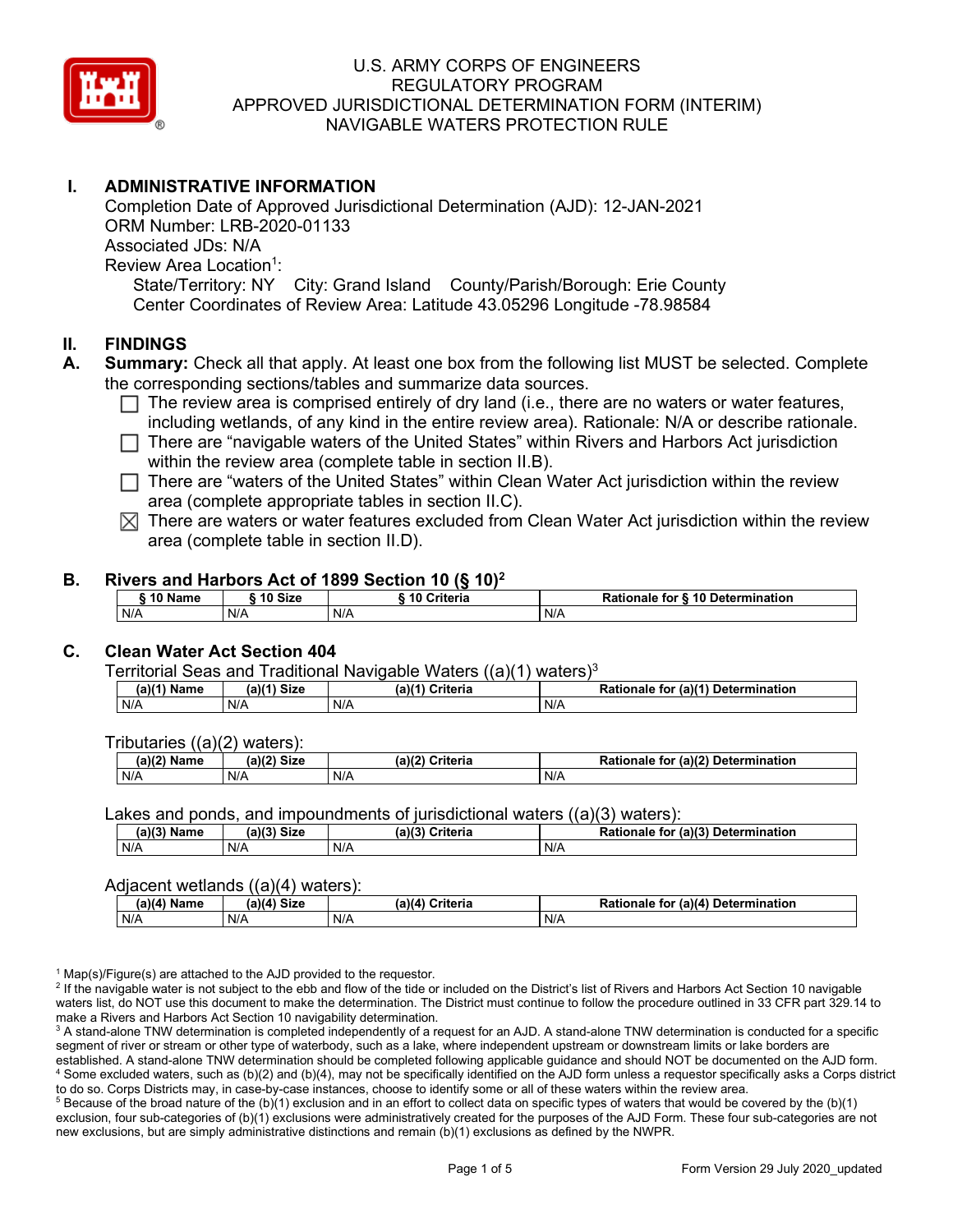

# **D. Excluded Waters or Features**

Excluded waters  $((b)(1) - (b)(12))^4$ :

| <b>Exclusion Name</b><br>Wetland 2 | $\sqrt{2}$<br><b>Exclusion Size</b><br>2.21 acres | $\cdot$ – $\prime\prime$ $\cdot$<br>Exclusion <sup>5</sup><br>(b)(1) Non-adjacent wetland | <b>Rationale for Exclusion Determination</b><br>Wetland 2 is a 2.21 acre PSS flat wetland, located in<br>the northeastern part of the property, with no<br>connection to an a(1)-a(3) water. The wetland<br>potentially extends east off the property. However,<br>based on review of aerial photography, the<br>undeveloped land is bordered by a housing<br>development on the east, with no signs of wetland<br>continuation. Wetland 2 is located over 1,100 feet south<br>of an a(1)-a(3) water (Burnt Ship Creek). The wetland is<br>separated by a maintained right-of-way, with no signs<br>of wetland presence) and a roadway (East-West Park<br>Road). Based upon the soil classification in the USDA<br>Web Soil Survey, the wetland has a nearly zero percent<br>chance of flooding in any year. Review of the historical<br>aerials did not show any inundation throughout the year<br>by an a(1)-a(3) water. All resources reviewed support<br>the determination that Wetland 2 does not abut an a(1)-<br>$a(3)$ water, is not inundated by flooding by an $a(1)-a(3)$<br>water at least once a typical year, is not separated from<br>an $a(1)$ - $a(3)$ water by a natural berm or barrier and is<br>not separated form an a(1)-a(3) water by a man made<br>barrier which contains a feature that allows flow |
|------------------------------------|---------------------------------------------------|-------------------------------------------------------------------------------------------|-------------------------------------------------------------------------------------------------------------------------------------------------------------------------------------------------------------------------------------------------------------------------------------------------------------------------------------------------------------------------------------------------------------------------------------------------------------------------------------------------------------------------------------------------------------------------------------------------------------------------------------------------------------------------------------------------------------------------------------------------------------------------------------------------------------------------------------------------------------------------------------------------------------------------------------------------------------------------------------------------------------------------------------------------------------------------------------------------------------------------------------------------------------------------------------------------------------------------------------------------------------------------------------------------------------------------------|
| Wetland 3                          | 1.38 acres                                        | (b)(1) Non-adjacent wetland                                                               | exchange in a typical year.<br>Wetland 3 is a 1.38 acre PEM depressional wetland,<br>located in the southwestern section of the property, with<br>no connection to an $a(1)$ - $a(3)$ water. The wetland<br>extends south off of the property and has been<br>mapped. It appears to be limited to the depressional<br>feature. Wetland 3 is located over 1,800 feet south of<br>an a(1)-a(3) water (Burnt Ship Creek). Based upon the<br>soil classification in the USDA Web Soil Survey, the<br>wetland has a nearly zero percent chance of flooding in<br>any year. Review of the historical aerials did not show<br>any inundation throughout the year by an $a(1)$ -a(3)<br>water. All resources reviewed support the determination<br>that Wetland 3 does not abut an $a(1)$ - $a(3)$ water, is not<br>inundated by flooding by an a(1)-a(3) water at least<br>once a typical year, is not separated from an a(1)-a(3)<br>water by a natural berm or barrier and is not separated<br>form an a(1)-a(3) water by a man made barrier which<br>contains a feature that allows flow exchange in a typical<br>year.                                                                                                                                                                                                           |
| Wetland 4                          | 0.22 acres                                        | (b)(1) Non-adjacent wetland                                                               | Wetland 4 is a 0.22 acre PEM depressional wetland,<br>located in the center of the property, with no connection<br>to an a(1)-a(3) water. Wetland 4 is located over 1,900<br>feet south of an a(1)-a(3) water (Burnt Ship Creek).<br>Based upon the soil classification in the USDA Web<br>Soil Survey, the wetland has a nearly zero percent                                                                                                                                                                                                                                                                                                                                                                                                                                                                                                                                                                                                                                                                                                                                                                                                                                                                                                                                                                                 |

 $1$  Map(s)/Figure(s) are attached to the AJD provided to the requestor.

<sup>2</sup> If the navigable water is not subject to the ebb and flow of the tide or included on the District's list of Rivers and Harbors Act Section 10 navigable waters list, do NOT use this document to make the determination. The District must continue to follow the procedure outlined in 33 CFR part 329.14 to make a Rivers and Harbors Act Section 10 navigability determination.

<sup>3</sup> A stand-alone TNW determination is completed independently of a request for an AJD. A stand-alone TNW determination is conducted for a specific segment of river or stream or other type of waterbody, such as a lake, where independent upstream or downstream limits or lake borders are established. A stand-alone TNW determination should be completed following applicable guidance and should NOT be documented on the AJD form. <sup>4</sup> Some excluded waters, such as (b)(2) and (b)(4), may not be specifically identified on the AJD form unless a requestor specifically asks a Corps district to do so. Corps Districts may, in case-by-case instances, choose to identify some or all of these waters within the review area.

<sup>5</sup> Because of the broad nature of the (b)(1) exclusion and in an effort to collect data on specific types of waters that would be covered by the (b)(1) exclusion, four sub-categories of (b)(1) exclusions were administratively created for the purposes of the AJD Form. These four sub-categories are not new exclusions, but are simply administrative distinctions and remain (b)(1) exclusions as defined by the NWPR.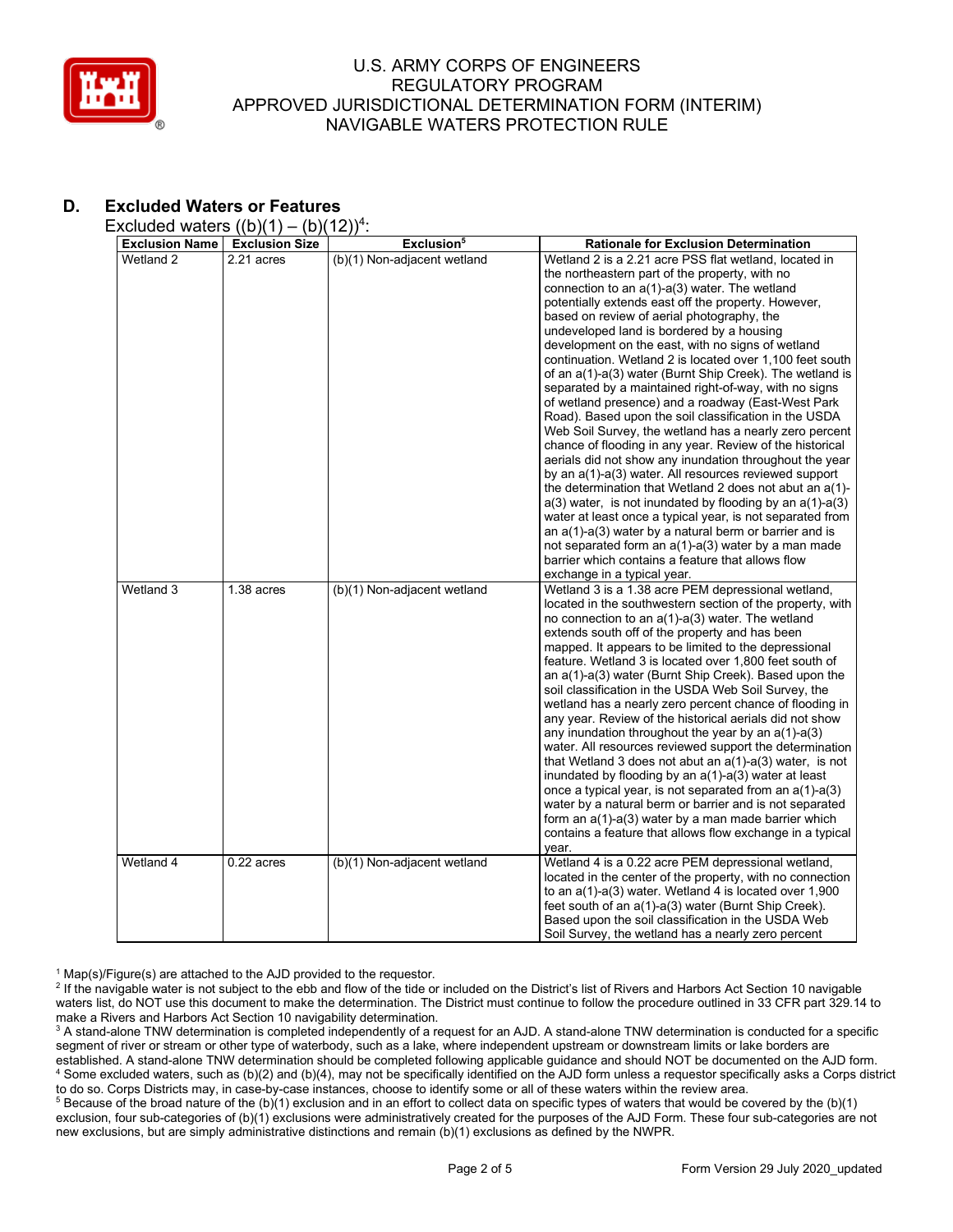

|  | chance of flooding in any year. Review of the historical<br>aerials did not show any inundation throughout the year<br>by an a(1)-a(3) water. All resources reviewed support<br>the determination that Wetland 4 does not abut an a(1)-<br>$a(3)$ water, is not inundated by flooding by an $a(1)$ -a(3)<br>water at least once a typical year, is not separated from<br>an a(1)-a(3) water by a natural berm or barrier and is<br>not separated form an a(1)-a(3) water by a man made<br>barrier which contains a feature that allows flow |
|--|---------------------------------------------------------------------------------------------------------------------------------------------------------------------------------------------------------------------------------------------------------------------------------------------------------------------------------------------------------------------------------------------------------------------------------------------------------------------------------------------------------------------------------------------|
|  | exchange in a typical year.                                                                                                                                                                                                                                                                                                                                                                                                                                                                                                                 |

# **III. SUPPORTING INFORMATION**

- **A. Select/enter all resources** that were used to aid in this determination and attach data/maps to this document and/or references/citations in the administrative record, as appropriate.
	- **\_X\_** Information submitted by, or on behalf of, the applicant/consultant: Wetland delineation named "Wetland Delineation Report for Proposed Solar Installation" was conducted by BE3 Corp and was submitted on August 20, 2020 with accurate, complete data sheets, photographs, NWI map, soil survey map with hydric soil information. This information is sufficient for purposes of this AJD. Rationale: N/A

**\_\_\_** Data sheets prepared by the Corps: *Title(s) and/or date(s).*

- **\_X\_** Photographs: Google Earth Pro (2020), ESRI, Eagleview (2010, 2013, 2016, 2020) Corps Site visit(s) conducted on: N/A
- **\_ \_** Previous Jurisdictional Determinations (AJDs or PJDs): N/A
- **\_X\_** Antecedent Precipitation Tool: *provide detailed discussion in Section III.B.*
- USDA NRCS Soil Survey: Web Soil Survey reviewed.
- USFWS NWI maps: USFWS online map reviewed.
- **\_X\_** USGS topographic maps: Tonawanda West, New York Quad; 24k:1

#### **Other data sources used to aid in this determination:**

| Data Source (select)       | Name and/or date and other relevant information                                            |  |  |  |
|----------------------------|--------------------------------------------------------------------------------------------|--|--|--|
| <b>USGS Sources</b>        | $N/A$ .                                                                                    |  |  |  |
| <b>USDA Sources</b>        | N/A.                                                                                       |  |  |  |
| NOAA Sources               | $N/A$ .                                                                                    |  |  |  |
| <b>USACE Sources</b>       | ORM2 maps.                                                                                 |  |  |  |
| State/Local/Tribal Sources | NYS DEC Environmental Resource Mapper reviewed. No State regulated wetlands present within |  |  |  |
|                            | the vicinity of the delineated parcel.                                                     |  |  |  |
| <b>Other Sources</b>       | $N/A$ .                                                                                    |  |  |  |

**B. Typical year assessment(s):** The APT pulls precipitation data from NOAA's Daily Global Historical Climatology Network. The APT evaluates normal precipitation conditions based on the three 30-day periods preceding the observation date. For each period, a weighted condition value is assigned by determining whether the 30-day precipitation total falls within, above, or below the 70th and 30th

 $1$  Map(s)/Figure(s) are attached to the AJD provided to the requestor.

<sup>&</sup>lt;sup>2</sup> If the navigable water is not subject to the ebb and flow of the tide or included on the District's list of Rivers and Harbors Act Section 10 navigable waters list, do NOT use this document to make the determination. The District must continue to follow the procedure outlined in 33 CFR part 329.14 to make a Rivers and Harbors Act Section 10 navigability determination.

<sup>&</sup>lt;sup>3</sup> A stand-alone TNW determination is completed independently of a request for an AJD. A stand-alone TNW determination is conducted for a specific segment of river or stream or other type of waterbody, such as a lake, where independent upstream or downstream limits or lake borders are established. A stand-alone TNW determination should be completed following applicable guidance and should NOT be documented on the AJD form. <sup>4</sup> Some excluded waters, such as (b)(2) and (b)(4), may not be specifically identified on the AJD form unless a requestor specifically asks a Corps district to do so. Corps Districts may, in case-by-case instances, choose to identify some or all of these waters within the review area.

 $5$  Because of the broad nature of the (b)(1) exclusion and in an effort to collect data on specific types of waters that would be covered by the (b)(1) exclusion, four sub-categories of (b)(1) exclusions were administratively created for the purposes of the AJD Form. These four sub-categories are not new exclusions, but are simply administrative distinctions and remain (b)(1) exclusions as defined by the NWPR.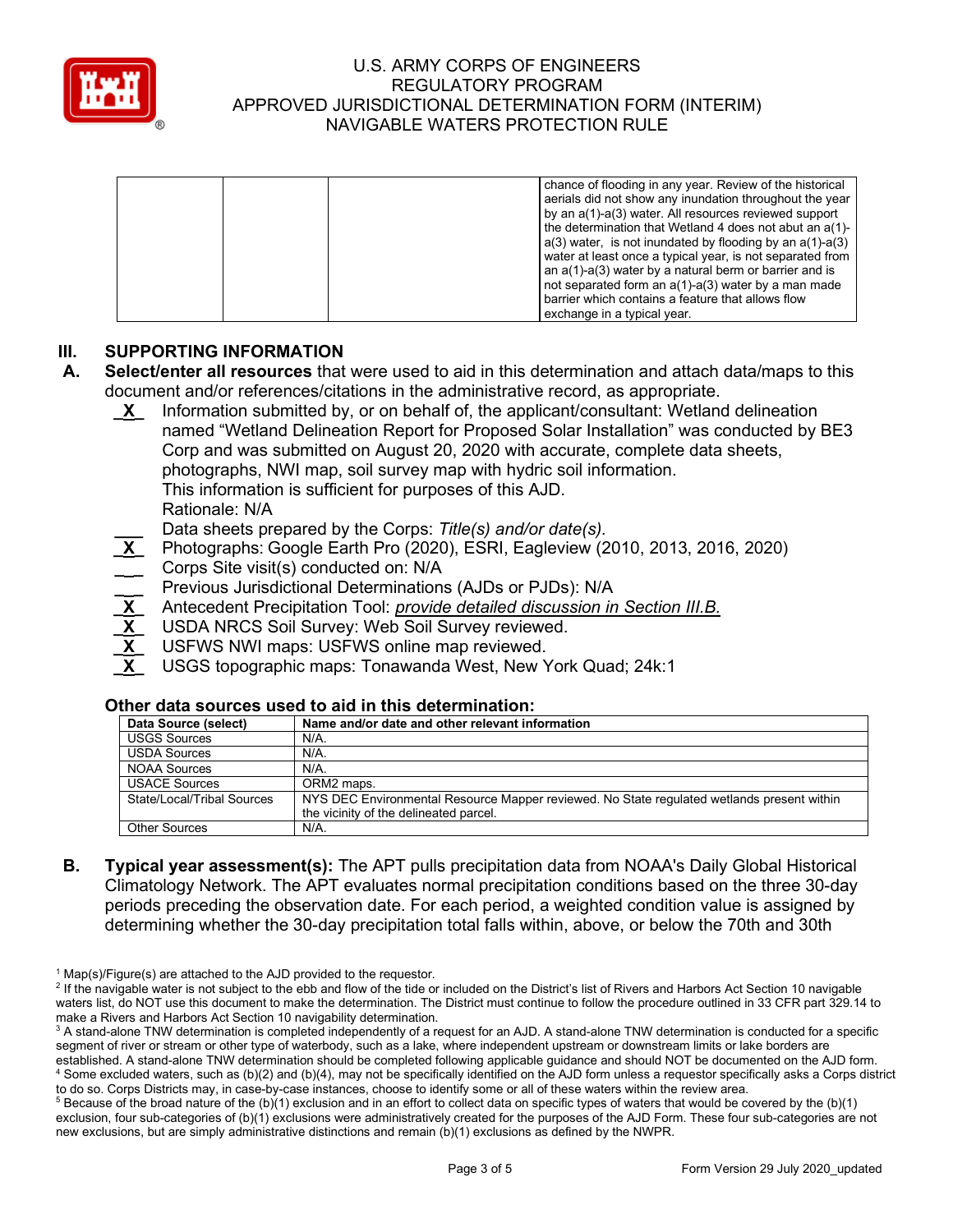

percentiles for totals from the same date range over the preceding 30 years. The APT then makes a determination of "normal," "wetter than normal," or "drier than normal" based on the condition value sum. The APT also displays results generated via the Palmer Drought Severity Index and the University of Delaware WebWIMP.

Evaluation of aerial photographs, delineation report and results from the APT indicate that no signs of inundation of the wetlands from a tributary occurred. One of the years evaluated had drier than normal conditions, the rest were under normal conditions, and there was no inundation visible. As noted above, the nearest tributary is over 1,100 feet from the closest delineated wetland.

|          |                    |            |              |               |         |              | <b>Antecedent</b> |
|----------|--------------------|------------|--------------|---------------|---------|--------------|-------------------|
|          |                    |            | <b>PDSI</b>  | <b>PDSI</b>   |         | <b>ARC</b>   | <b>Precip</b>     |
| Latitude | Longitude          | Date       | <b>Value</b> | <b>Class</b>  | lSeason | <b>Score</b> | <b>Condition</b>  |
|          |                    |            |              |               | Dry     |              | Normal            |
|          | 43.05296 -78.98584 | 7/18/2020  | $-0.48$      | Normal        | Season  | 12           | <b>Conditions</b> |
|          |                    |            |              |               | Wet     |              | Normal            |
| 43.05296 | -78.98584          | 4/17/2020  | $-0.17$      | <b>Normal</b> | lSeason | 13           | <b>Conditions</b> |
|          |                    |            |              | Incipient     | Wet     |              | Normal            |
| 43.05296 | $-78.98584$        | 4/20/2016  | $-0.83$      | drought       | lSeason | 11           | <b>Conditions</b> |
|          |                    |            |              |               | Wet     |              | Normal            |
| 43.05296 | -78.98584          | 4/17/2013  | 0.24         | Normal        | Season  | 13           | <b>Conditions</b> |
|          |                    |            |              | Moderate      | Wet     |              | <b>Drier than</b> |
| 43.05296 | -78.98584          | 11/12/2010 | 2.27         | wetness       | lSeason | 19           | Normal            |

**C. Additional comments to support AJD:** Evaluation of the on-site conditions as presented in the submittal and substantiated by the photographs and data summary sheets appear to be clear and straight-forward. The review area is approximately 21 acres and does not present complicated details. The delineated parcel is bordered by undeveloped land on the east, the southern border is occupied by commercial developments, western side is bordered by a highway, and the northern side is bordered by a mowed and maintained transmission line ROW. Based on the review of aerial photography, no evidence was found that any wetland continues north through the maintained ROW. All resources reviewed support the determination that Wetlands 2, 3 and 4 do not abut an  $a(1)$ -a(3) water, are not inundated by flooding by an a(1)-a(3) water at least once a typical year, are not separated from an  $a(1)-a(3)$  water by a natural berm or barrier and are not separated form an  $a(1)$ -

 $1$  Map(s)/Figure(s) are attached to the AJD provided to the requestor.

<sup>&</sup>lt;sup>2</sup> If the navigable water is not subject to the ebb and flow of the tide or included on the District's list of Rivers and Harbors Act Section 10 navigable waters list, do NOT use this document to make the determination. The District must continue to follow the procedure outlined in 33 CFR part 329.14 to make a Rivers and Harbors Act Section 10 navigability determination.

<sup>&</sup>lt;sup>3</sup> A stand-alone TNW determination is completed independently of a request for an AJD. A stand-alone TNW determination is conducted for a specific segment of river or stream or other type of waterbody, such as a lake, where independent upstream or downstream limits or lake borders are established. A stand-alone TNW determination should be completed following applicable guidance and should NOT be documented on the AJD form. <sup>4</sup> Some excluded waters, such as (b)(2) and (b)(4), may not be specifically identified on the AJD form unless a requestor specifically asks a Corps district to do so. Corps Districts may, in case-by-case instances, choose to identify some or all of these waters within the review area.

 $5$  Because of the broad nature of the (b)(1) exclusion and in an effort to collect data on specific types of waters that would be covered by the (b)(1) exclusion, four sub-categories of (b)(1) exclusions were administratively created for the purposes of the AJD Form. These four sub-categories are not new exclusions, but are simply administrative distinctions and remain (b)(1) exclusions as defined by the NWPR.